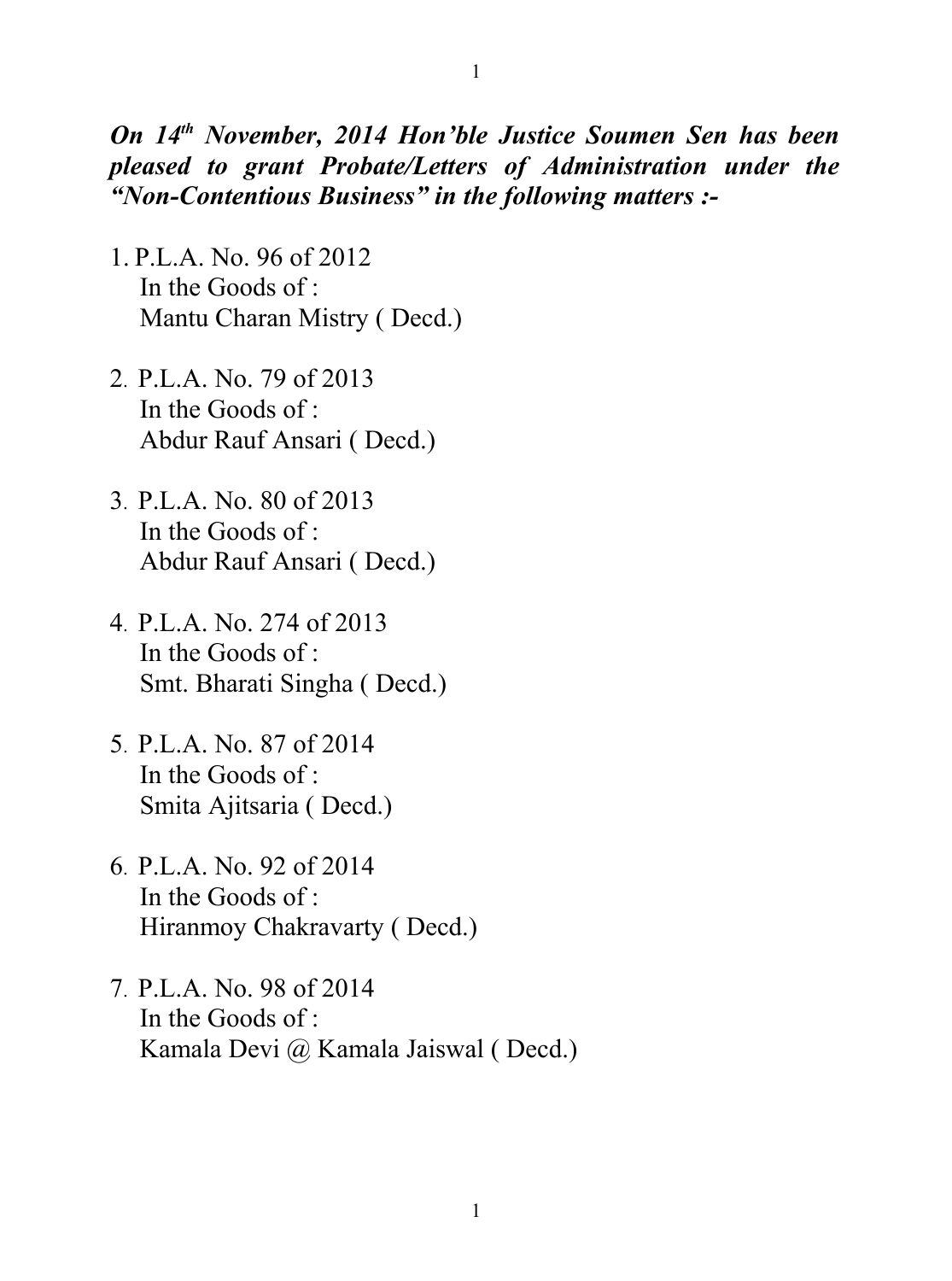- 8. P.L.A. No. 121 of 2014 In the Goods of : Kailash Pati Dalmia ( Decd.)
- 9. P.L.A. No. 130 of 2014 In the Goods of : Zubeda Hashim Jadwet @ Zubeda Hussain Vorajee ( Decd.)
- 10. P.L.A. No. 199 of 2014 In the Goods of : Haridas Chatterjee ( Decd.)
- 11. P.L.A. No. 203of 2014 In the Goods of : Arun Kumar Daw ( Decd.)
- 12. P.L.A. No. 215of 2014 In the Goods of : Maya Ghosh ( Decd.)
- 13. P.L.A. No. 250 of 2014 In the Goods of : Mrinal Das ( Decd.)
- 14. P.L.A. No. 251 of 2014 In the Goods of : Smt. Kalpana Chatterji ( Decd.)
- 15. P.L.A. No. 258 of 2014 In the Goods of : Ashit Kumar Mondal ( Decd.)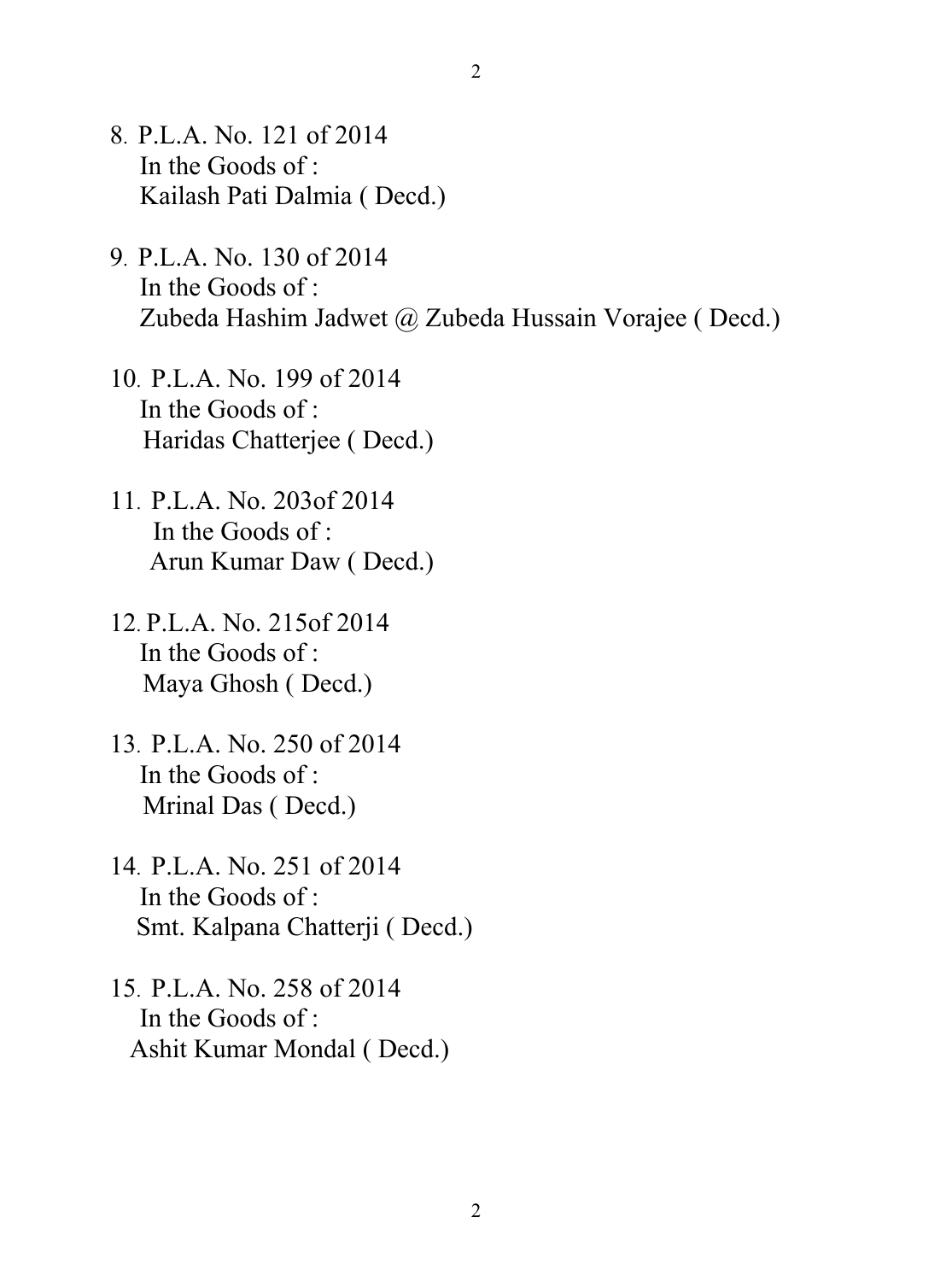16**. P**.L.A. No. 262 of 2014 In the Goods of : Geeta Dutta ( Decd.)

*On 21st November, 2014 Hon'ble Justice Soumen Sen has been pleased to grant Probate/Letters of Administration under the "Non-Contentious Business" in the following matters :-*

- 1. P.L.A. No. 73 of 2013 In the Goods of : Goutam Nandy ( Decd.)
- 2. P.L.A. No. 231 of 2014 In the Goods of : Apurba Krishna Ghosh ( Decd.)
- 3. P.L.A. No. 242 of 2014 In the Goods of : Kalyan Kumat Mullick ( Decd.)

## *On 28th November, 2014 Hon'ble Justice Soumen Sen has been pleased to grant Probate/Letters of Administration under the "Non-Contentious Business" in the following matters*

1. P.L.A. No. 234 of 2014 In the Goods of : Kamala Chatterjee ( Decd.)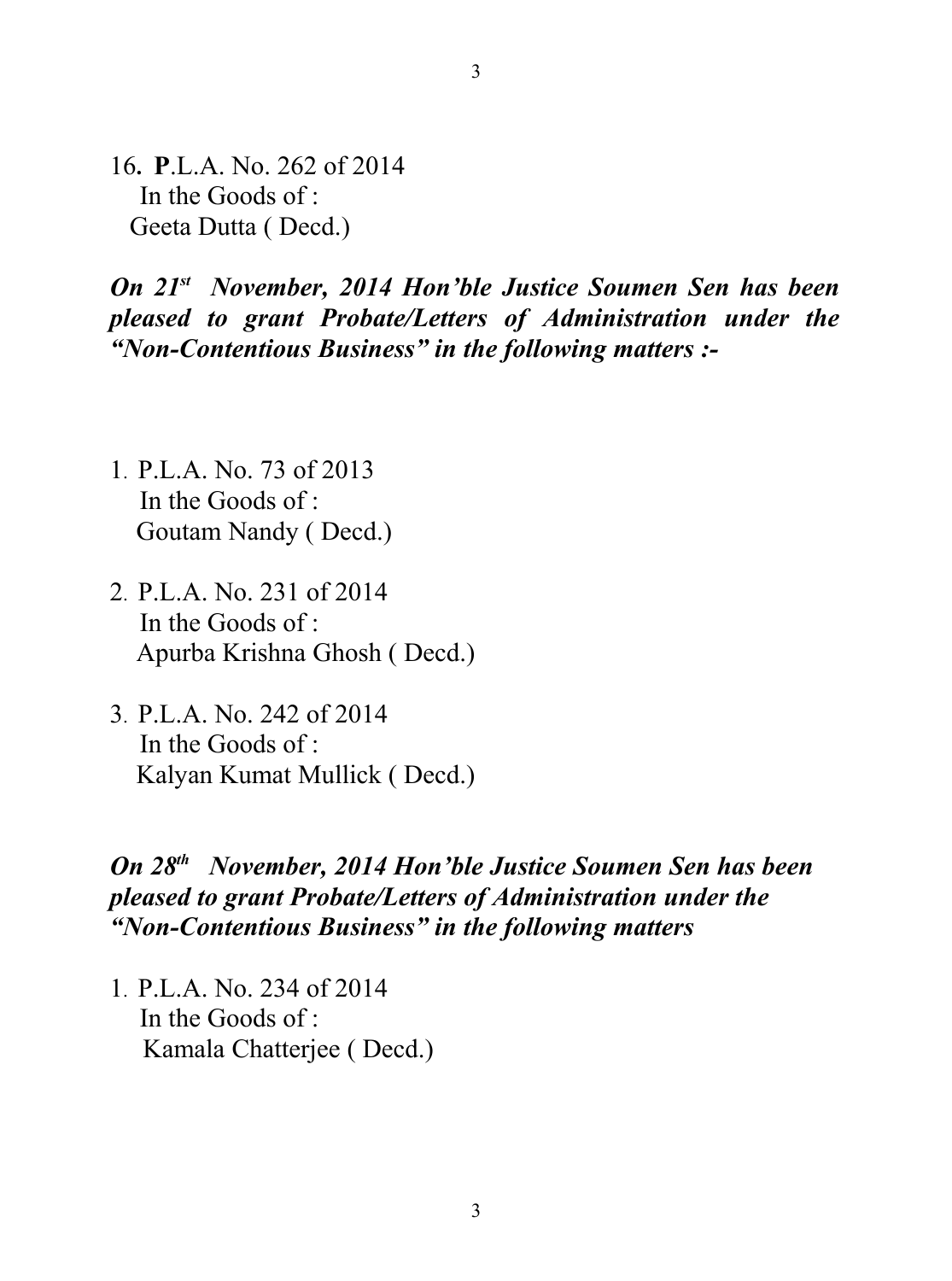## *On 5th December, 2014 Hon'ble Justice Soumen Sen has been pleased to grant Probate/Letters of Administration under the "Non-Contentious Business" in the following matters*

- 1. P.L.A. No. 37 of 2013 In the Goods of : Msmt. Benzir Bibi @ Kaiser Jahan Begum ( Decd)
- 2. P.L.A. No. 86 of 2013 In the Goods of : Sri Purna Chandra Banerjee ( Decd)
- 3. P.L.A. No. 123 of 2013 In the Goods of : Krishna Chandra Sengupta ( Decd)
- 4. P.L.A. No. 362 of 2013 In the Goods of : Aziza Khatoon ( Decd)
- 5. P.L.A. No. 165 of 2014 In the Goods of : Bhawarlal Dasani ( Decd)
- 6. P.L.A. No. 180 of 2014 In the Goods of : Abha Roy ( Decd)
- 7. P.L.A. No. 182 of 2014 In the Goods of : Kamala Majumder ( Decd)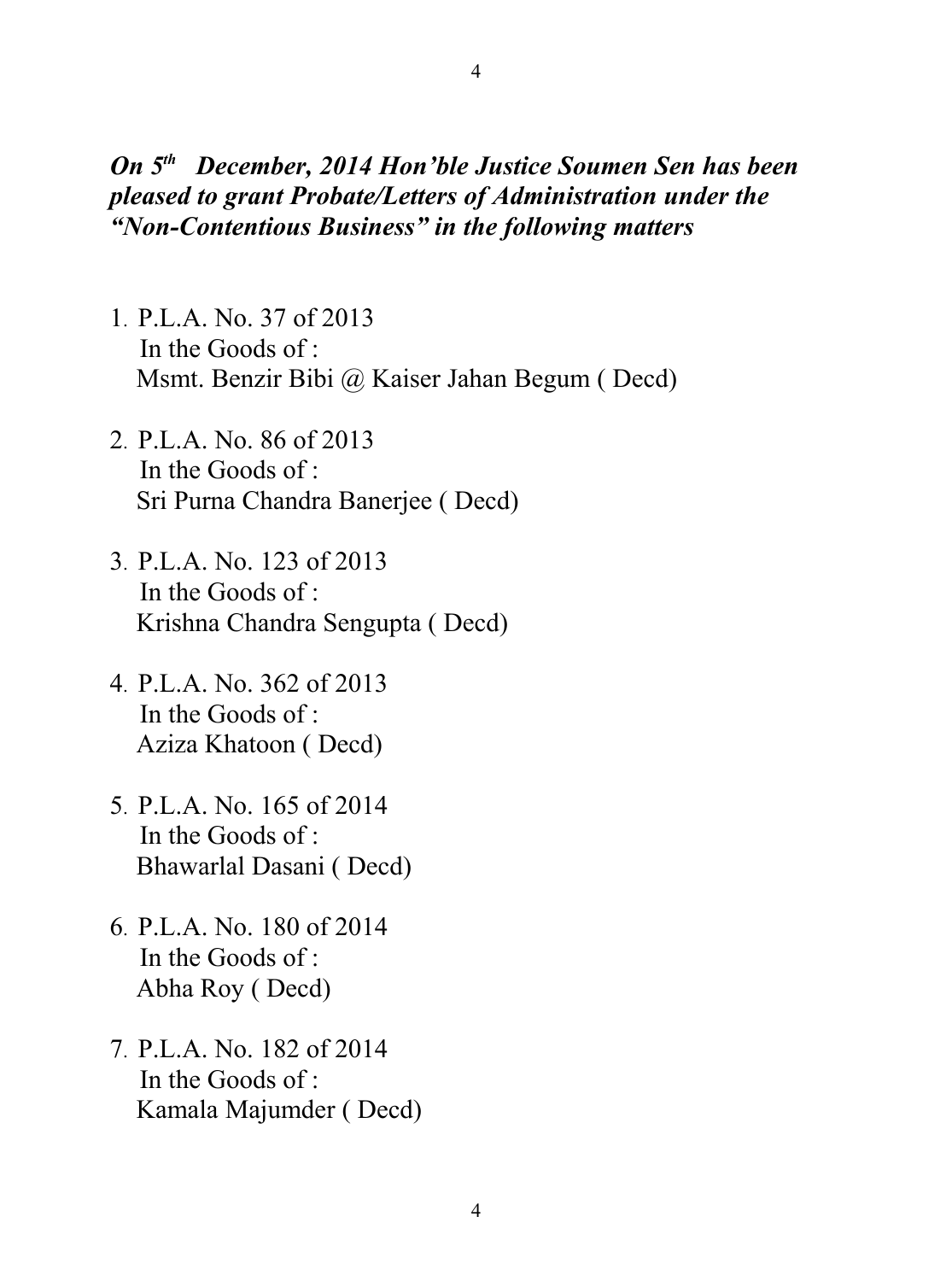- 8. P.L.A. No. 190 of 2014 In the Goods of : Mamata Das ( Decd)
- 9. P.L.A. No. 219 of 2014 In the Goods of : Nawal Kishore Kejriwal ( Decd)
- 10. P.L.A. No. 222 of 2014 In the Goods of : Jayasree Dutta ( Decd)
- 11. P.L.A. No. 227 of 2014 In the Goods of : Diptish Chandra Sengupta ( Decd)
- 12. P.L.A. No. 228 of 2014 In the Goods of : Gyan Chand Goyal ( Decd)
- 13. P.L.A. No. 236 of 2014 In the Goods of : Parmita Agarwal ( Decd)
- 14. P.L.A. No. 237 of 2014 In the Goods of : Dr.Udayan Sen ( Decd)
- 15. P.L.A. No. 240 of 2014 In the Goods of : Shanti Devi Chhabra ( Decd)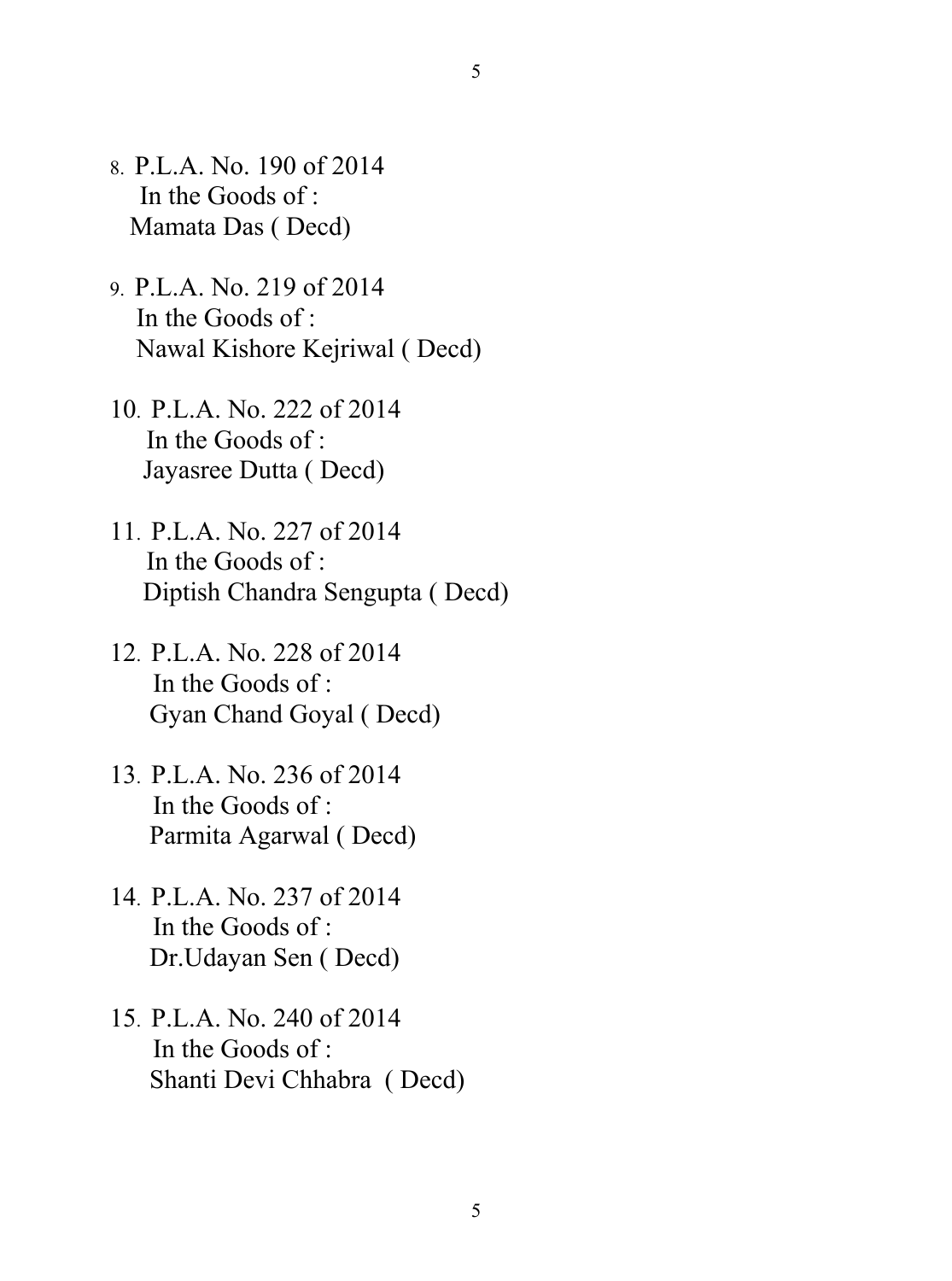- 16. P.L.A. No. 241 of 2014 In the Goods of : Barun De ( Decd)
- 17. P.L.A. No. 247 of 2014 In the Goods of : Prabhat Kumar Sen ( Decd)
- 18. P.L.A. No. 252 of 2014 In the Goods of : Bela Rani Roy ( Decd)
- 19. P.L.A. No. 254 of 2014 In the Goods of : Sri Uday Pratap Singh ( Decd)
- 20. P.L.A. No. 265 of 2014 In the Goods of : Asok Kumat Chakraborti ( Decd)
- 21. P.L.A. No. 269 of 2014 In the Goods of : Geeta Devi Choudhary ( Decd)
- 22. P.L.A. No. 272 of 2014 In the Goods of : Pushpa Devi ( Decd)
- 23. P.L.A. No. 275 of 2014 In the Goods of : Birendra Narayan Deb ( Decd)